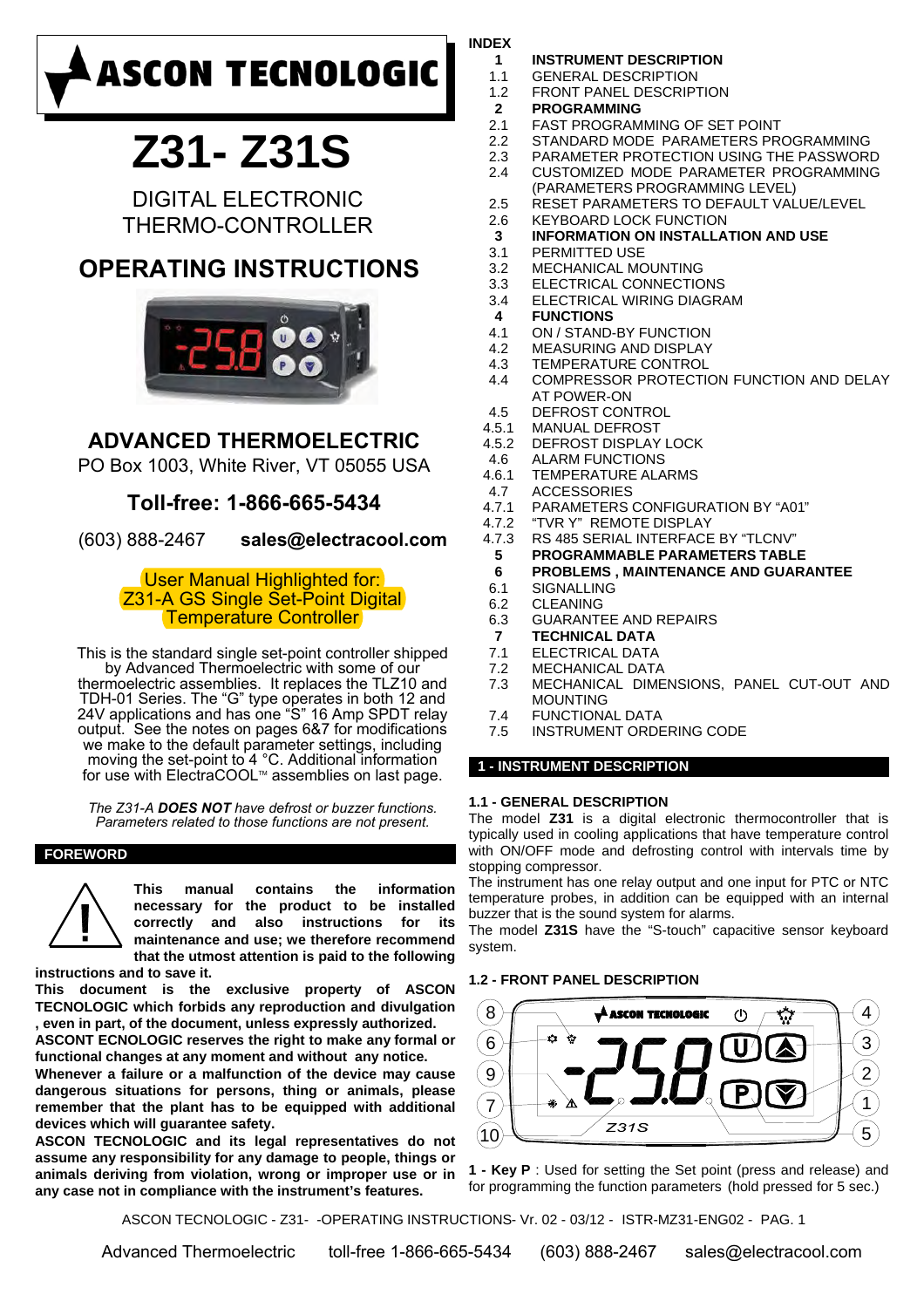In programming mode is used to enter in parameters edit mode To exit the programming mode, do not press any key for about 30 and confirm the values.

In programming mode it can be used together with the UP key to change the programming level of the parameters.

When the keyboard is locked it can be used together with the UP (hold pressed for 5 sec.) key to unlock the keyboard.

**2 - Key DOWN** : In programming mode is used for decreasing the values to be set and for selecting the parameters.

**3 - Key UP/DEFROST** : In normal mode can be used to start/stop manual defrosting (hold pressed for 5 sec.).

In programming mode is used for increasing the values to be set and for selecting the parameters.

In programming mode can be used togetherwith key P to change parameters level.

Pressed together with the key P for 5 sec. allow the keyboard unlock

**4 - Key U :** Used (press and release) for visualising the instrument variables (measured temperatures etc.) .

In programming mode can be used to come back in normal mode (hold for 2 sec.).

It can also be programmed via the parameter "t.UF"

In normal mode and if par. "t.UF" **=** 4 it can be used to turning on and off (stand-by) the device (hold pressed for 1 sec.)

**5 - Led SET** : In normal mode it serves to indicate when a key is pressed.

In programming mode indicates the programming level of the parameters.

**6 - Led OUT - COOL** : Indicates the output status (compressor or temperature control device) when the istrument is programmed for cooling operation; on (on), off (off) or inhibited (flashing).

**7 - Led OUT - HEAT** : Indicates the output status (compressor or temperature control device) when the istrument is programmed for heating operation; on (on), off (off) or inhibited (flashing).

**8 - Led DEFROST :** Indicates defrosting in progress (on)

**9 - Led ALARM** : Indicates the alarm status (on), off (off) and silenced (flashing)

**10 - Led Stand-By:** Indicate the Stand-by status.

#### **2 - PROGRAMMING**

#### **.1 - FAST PROGRAMMING OF SET POINT**

Press the key P then release it and the display will show **"SP**" alternating with the set value.

To change it press the UP key to increase the value or DOWN to decrease it.

These keys increase or decrease the value one digit at a time, but if the button is pressed for more than one second the value increase or decreases rapidly, and after two seconds pressed, the speed increases even more to all the desired valued to be reached rapidly.

When the desired value is set press the key P to exit from Set Point programming mode.

Exiting the Set mode is achieved by pressing the P key or automatically if no key is pressed for 10 seconds. After that time the display returns to the normal function mode.

#### **2.2 - STANDARD MODE PARAMETERS PROGRAMMING**

To access the instrument's function parameters when password protection is disable, press the key **P** and keep it pressed for about 5 seconds, after which the display will visualised the code that identifies the first parameter.

Using the UP and DOWN keys, the desired parameter can be selected and pressing the P key, the display will alternately show the parameter code and its setting that can be changed with the UP and DOWN keys.

Once the desired value has been set, press the key P again: the new value will be memorised and the display will show only the code of the selected parameter.

Pressing the UP and DOWN keys, it is possible to select another parameter and change it as described.

seconds, or keep the U key pressed for 2 sec. until it exits the programming mode.



#### **2.3 - PARAMETER PROTECTION USING THE PASSWORD**

The instrument has a parameter protection function using a password that can be personalised, through the **"t.PP"** parameter. If one wishes to have this protection, set the password number desired in the parameter "t.PP".

When the protection is activate, press the P key to access the parameters and keep it press for about 5 seconds, after which the display will show **"r.P"** .

At this point press P, the display show "0", using the UP and DOWN keys, set the password number programmed and press the key P.

If the password is correct, the display will visualise the code that identifies the first parameter and it will be possible to program the instrument in the same ways described in the previous section.

Protection using a password can be disabled by setting the parameter "t.PP" = oF.



*Note: If the Password gets lost, just swith off and on the instrument supply, push P key during the initial test and keeping the key pressed for 5 seconds.*

*In this way it's possible to have access to all the parameters, verify and modify the par. "t.PP".*

#### **2.4 - CUSTOMIZED MODE PARAMETER PROGRAMMING (PARAMETERS PROGRAMMING LEVEL)**

The password protection hides all the configuration parameters behind a factory set password to avoid unwanted changes being made to the programming of the controller.

To make a parameter accessible without having to enter the password when "t.PP" password protection is activate follows this procedure.

Enter the programming using the Password "t.PP" and select the parameter which is desired to be accessible with no password protection.

Once the parameter has been selected, if the SET led is blinking, this means that the parameter is programmable by entering the password (it's then "protected") if it's instead on, this means the parameter is programmable without password (not protected).

If you want to change the accessibility of the parameter push P key, keep it pressed and press together also the key UP.

The led SET will change its state indicating the new access level of the parameter (on  $=$  not protected; blinking  $=$  protected by password).

ASCON TECNOLOGIC - Z31- -OPERATING INSTRUCTIONS- Vr. 02 - 03/12 - ISTR-MZ31-ENG02 - PAG. 2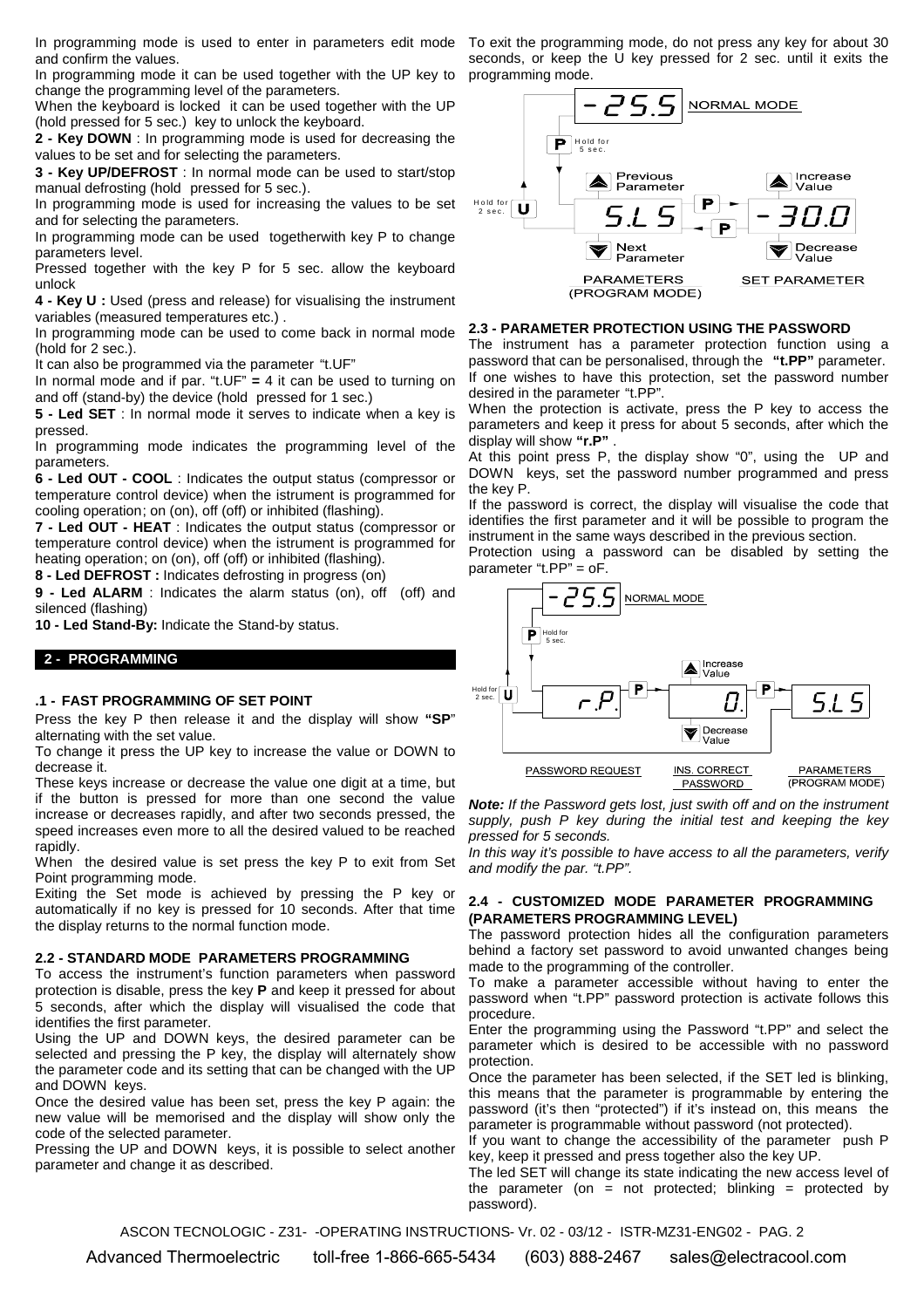In case some parameters are not protected, when one tries to have access at the programming, the display will show all the parameters not protected and the par. **"r.P"** (through which will be possible to have access to the "protected" parameters.)



#### **2.5 - RESET PARAMETERS TO DEFAULT VALUE/LEVEL**

The instrument allows the reset of the parameters to values programmed in factory as default.

To restore to the values of default the parameters set the value **-48** to "r.P" password request.

Once confirmed the password with the key P the display it shows "---" for 2 sec. therefore the instrument effects the parameters reset..

#### **2.6 - KEYBOARD LOCK FUNCTION**

On the instrument it's possibile to lock completely the keyboard.

This function is particularly useful when the regulator is reachable by the users and it's desired to avoid any modification.

To activate the keyboard lock it's enough program the par. **"t.Lo"** to a different value to oF.

The value program to this parameter it is the time of inactivity of the keys afterwhich the keyboard will be locked.

Insofar not pressing any key for the time "t.Lo" the instrument automatically disable the normal functions of the keys.

When the keyboard is lock, if any of the key is pushed, on the display will appear **"Ln"** to indicate the active lock.

To unlock the keyboard it's enough to contemporarily push key P and UP and keep them pushed for 5 sec., afterwhich the label **"LF"** will appear on the display and all the keys functions will be available again .

#### **3 - INFORMATION ON INSTALLATION AND USE**

#### **3.1 - PERMITTED USE**

The instrument has been projected and manufactured as a measuring and control device to be used according to EN60730-1 for the altitudes operation until 2000 ms. The use of the instrument

for applications not expressly permitted by the above mentioned rule must adopt all the necessary protective measures. The instrument CANNOT be used in dangerous environments (flammable or explosive) without adequate protection.

The instrument used with NTC 103AT11 probe (identifiable by the printed code "103AT-11" visible on the sensor part) is compliant with standard EN 13485 ("Thermometers for measuring the air and product temperature for the transport,storage and distribution of chilled, frozen, deep-frozen/quick-frozen food and ice cream") with the following classification: [EN13485 air, S, A, 2,- 50°C +90°C]

Remember that the end user must periodically checks and verify the thermometers in compliance with standard EN 13486.

The installer must ensure that EMC rules are respected, also after the instrument installation, if necessary using proper filters.

Whenever a failure or a malfunction of the device may cause dangerous situations for persons, thing or animals, please remember that the plant has to be equipped with additional devices which will guarantee safety.

#### **3.2 - MECHANICAL MOUNTING**

The instrument, in case 78 x 35 mm, is designed for flush-in panel mounting. Make a hole 71 x 29 mm and insert the instrument, fixing it with the provided special brackets. We recommend that the gasket is mounted in order to obtain the front protection degree as declared. Avoid placing the instrument in environments with very high humidity levels or dirt that may create condensation or introduction of conductive substances into the instrument. Ensure adequate ventilation to the instrument and avoid installation in containers that house devices which may overheat or which may cause the instrument to function at a higher temperature than the one permitted and declared. Connect the instrument as far away as possible from sources of electromagnetic disturbances such as motors, power relays, relays, solenoid valves, etc.

#### **3.3 - ELECTRICAL CONNECTION**

Carry out the electrical wiring by connecting only one wire to each terminal, according to the following diagram, checking that the power supply is the same as that indicated on the instrument and that the load current absorption is no higher than the maximum electricity current permitted. As the instrument is built-in equipment with permanent connection inside housing, it is not equipped with either switches or internal devices to protect against overload of current: the installation will include an overload protection and a two-phase circuit-breaker, placed as near as possible to the instrument, and located in a position that can easily be reached by the user and marked as instrument disconnecting device which interrupts the power supply to the equipment. It is also recommended that the supply of all the electrical circuits connected to the instrument must be protect properly, using devices (ex. fuses) proportionate to the circulating currents. It is strongly recommended that cables with proper insulation, according to the working voltages and temperatures, be used. Furthermore, the input cable of the probe has to be kept separate from line voltage wiring. If the input cable of the probe is screened, it has to be connected to the ground with only one side. Whether the instrument is F o G (12 / 24 V) supply version it's recommended to use an external transformer TCTR, or with equivalent features (Class II insulation) , and to use only one transformer for each instrument because there is no insulation between supply and input. We recommend that a check should be made that the parameters are those desired and that the application functions correctly before connecting the outputs to the actuators so as to avoid malfunctioning that may cause irregularities in the plant that could cause damage to people, things or animals.

#### **3.4 - ELECTRICAL WIRING DIAGRAM**



#### **4 - FUNCTIONS**

#### **4.1 - ON / STAND-BY FUNCTION**

The instrument, once powered up, can assume 2 different conditions:

ASCON TECNOLOGIC - Z31- -OPERATING INSTRUCTIONS- Vr. 02 - 03/12 - ISTR-MZ31-ENG02 - PAG. 3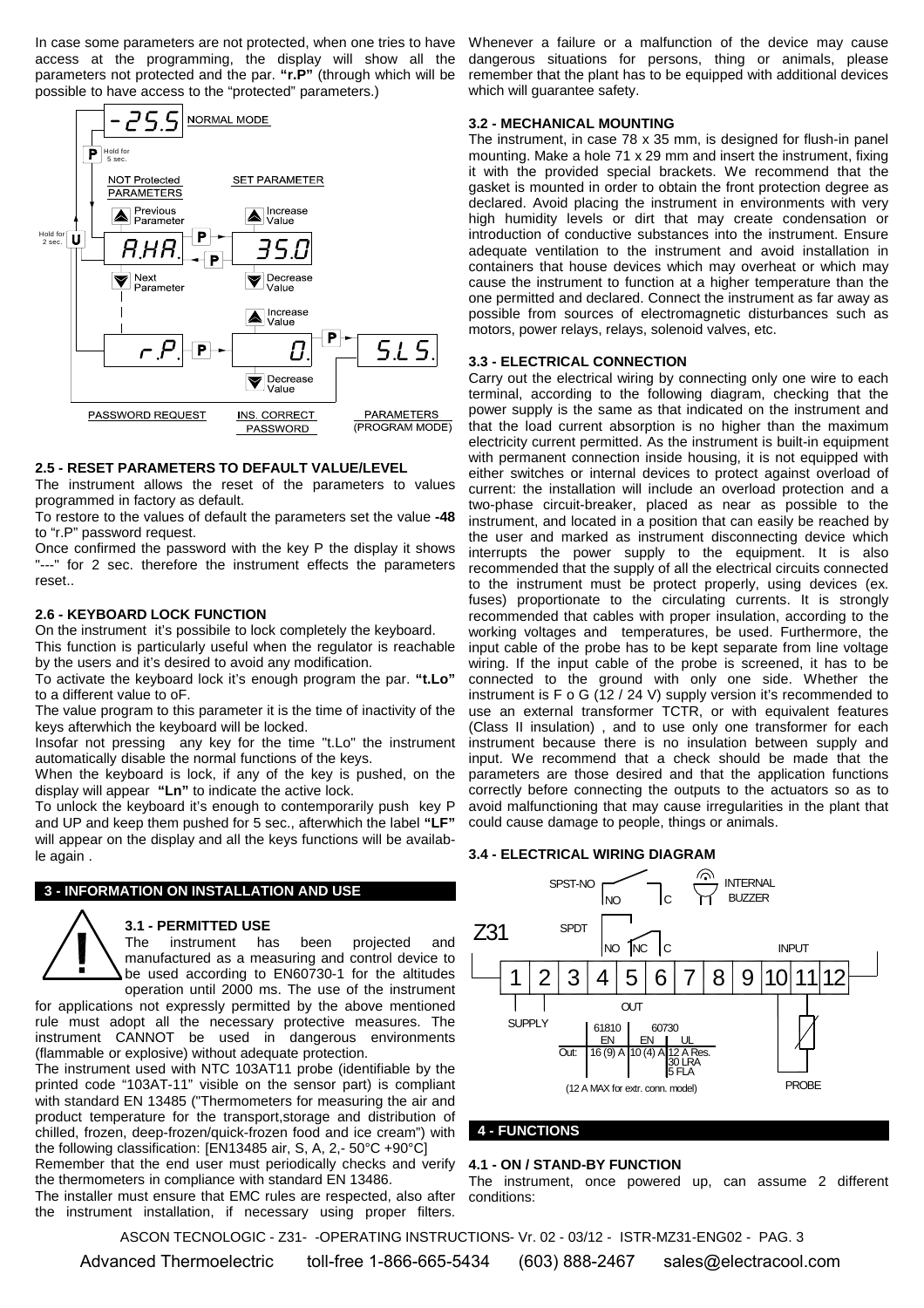- ON : means that the controller uses the control functions.

- STAND-BY : means that the controller does not use any control function and the display is turned off except for the led Stand-by. If there is no power, and then power returns, the system always sets itself in the condition it was in before the black-out.

The ON/Stand-by function can be selected using the key U if the parameter **"t.UF"** = 4.

Pressing the key U for at least 1 sec., it is possible to switch the instrument from the ON status to Stand-by status and vice versa.

#### **4.2 - MEASURING AND DISPLAY**

Via the parameter **"i.SE"** it is possible to select the type of probes that one wishes to use and which can be: thermistores PTC KTY81-121 (**Pt**) or NTC 103AT-2 (**nt**).

Via the parameter **"i.uP",** it is possible to select the temperature unit of measurement the desired measurement resolution (**C0**=°C / 1° ; **C1**=°C / 0.1° ; **F0**= °F / 1°; **F1**= °F / 0.1°).

The instrument allows the measuring to be calibrated, that can be used for re-calibrating the instrument according to application needs, through the parameters **"i.C1"**.

Using the parameter **"i.Ft",** it is possible to set the time constant for the software filter for measuring the input values to be able to reduce the sensitivity to measurement disturbances (increasing the time).

The normal visualisation on the display is the measured temperature but it is possible to visualise the highest and lowest peak measurement values; by quickly pressing and releasing key U.

The display will alternately show:

"**Lt"** and the lowest peak temperature

**"Ht**" and the highest peak temperature

**"Pr1"** and the instant measured temperature

When the instrument is switched off, such values are always re-set. However, it is also possible to reset these values if the instrument is switched on by using the DOWN key hold for 3 sec. during peak visualization.

The display will show "---" and peaks memory will be reset.

The exit of this visualisation mode occurs automatically 15 seconds after the last pressing on the key U.

Please remember that visualisation of the probe can be changed by the defrosting display lock function, by using the parameter **"d.dL"** (see defrost function).

#### **4.3 - TEMPERATURE CONTROL**

The regulation of the instrument is ON/OFF and acts on the output depending on the measuring of probe, of the Set Point **"SP"**, the intervention differential **"r.d"** and the function mode **"r.HC"** .

Depending on the function mode programmed on the parameter "r.HC" the differential is automatically considered by the regulator with positive values for a Refrigeration control ("r.HC"=C) or with negative values for a heating control ("r.HC"=H).



In the event of probe error, it is possible to set the instrument so that that the output continues to work in cycles according to the times programmed in the parameter **"r.t1"** (activation time) and **"r.t2"** (deactivation time).

If an error occurs on the probe the instrument activates the output for the time "r.t1", then deactivates it for the time "r.t2" and so on whilst the error remains.

Programming "r.t1" = oF the output in probe error condition will remain switched off.

Programming instead "r.t1" to any value and "r.t2" =  $oF$  the output in probe error condition will remain switched on.

Remember that the temperature regulation function can be conditioned by the "Compressor Protections", "Delay at power on" and "Desfrost" functions.

#### **4.4 - COMPRESSOR PROTECTION FUNCTION AND DELAY AT POWER-ON**

The function "Compressor Protection" aims to avoid close start ups of the compressor controlled by the instrument in cooling applications.

This function foresees 3 time controls on the switching on of the output associated with the temperature regulation request.

The protection consists of preventing the output being switched on during the times set in the parameters "P.P1", "P.P2" and "P.P3" and therefore that any activation occurs only after all the times has finished.

First control (par. **"P.P1"** ) foresees a delay to the output activation (switching-on delay).



Second control (par. **"P.P2"** ) foresees an inhibition to the activation of the output by a time delay that starts when the output is turning off (delay after switching-off).



Third control (par. **"P.P3"** ) foresees an inhibition to the activation of the output "Out" by a time delay that starts when the output was turning on last time (delay between switching-on).



During the output inhibition the led OUT (Cool o Heat) blinking. It is also possible to prevent activation of the output after the instrument is turned on, for the time set in the parameter **"P.od"**. During the power on delay phase, the display shows the indication **od,** alternating with the normal visualisation.

All the functions are disabled by relative parameters = oF.

**4.5 - DEFROST CONTROL** The Z31-"A" Does NOT have defrost control The automatic control of defrost, that is by stopping compressor, occurs by interval times

The automatic defrost function is activate when at the parameter **"d.di"** is set the defrost interval time.

The first defrost after switching on can be set by par. **"d.Sd"**

ASCON TECNOLOGIC - Z31- -OPERATING INSTRUCTIONS- Vr. 02 - 03/12 - ISTR-MZ31-ENG02 - PAG. 4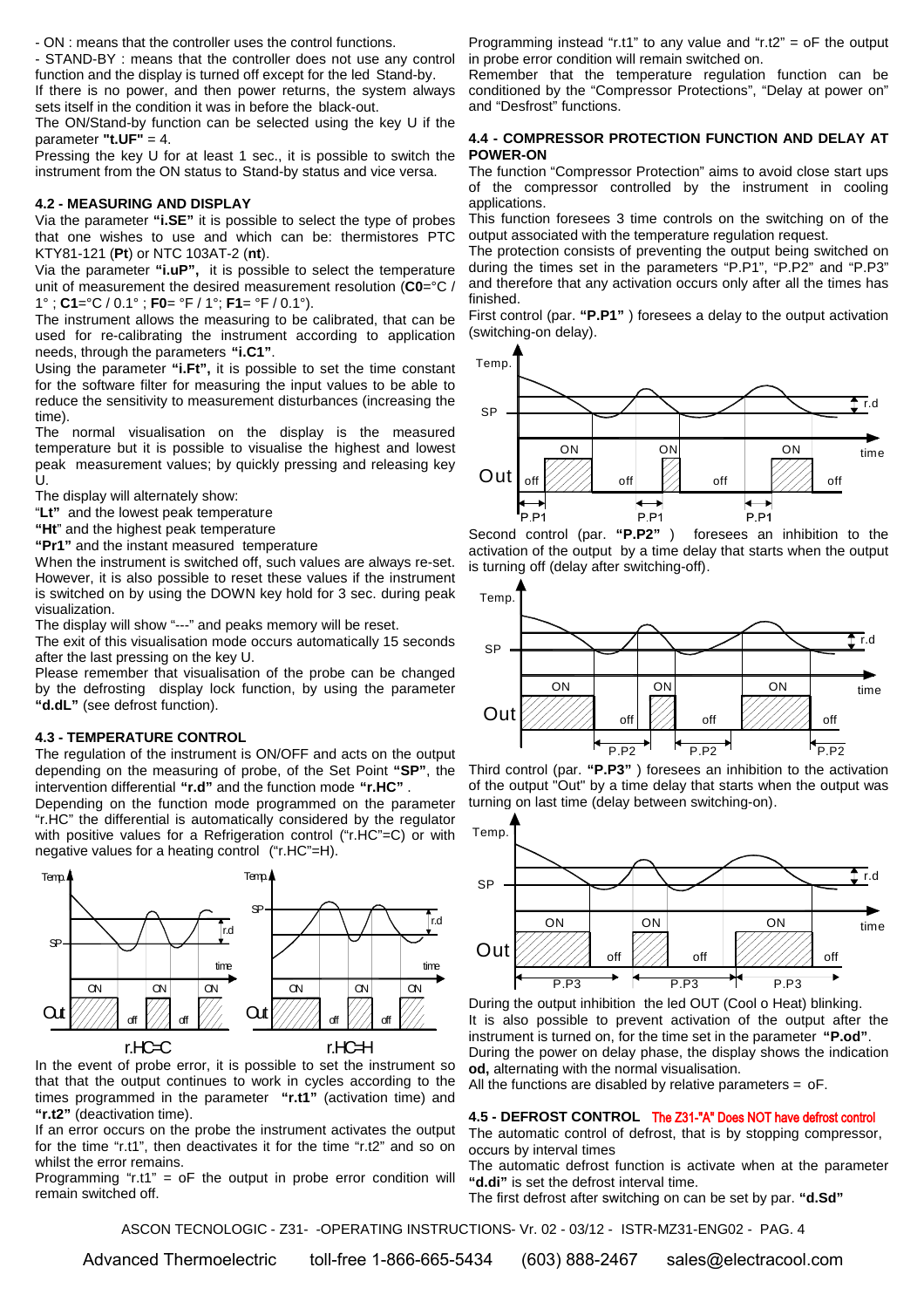This allows to perform the first defrost to a different interval from the probe exceeds or goes below the respective maximum and "d.di." time.

If it is desired that to every instrument power on a defrost cycle is realized program the par. " $d.Sd" = oF$ .

Instead if is desired all defrost to the same interval program "d.Sd"  $=$  "d.di."

Automatic defrost function is disable when "d.di" = oF.

The instrument provides to switch off the output for the time **"d.dE"** each "d.di" time (of "d.Sd" in case of first defrost after power on)

#### **4.5.1 - MANUAL DEFROST**

To start up a manual defrosting cycle, press the key UP/DEFROST when it is not in programming mode and keep it pressed for about 5 seconds after which, if the conditions are correct, the led Defrost will light up and the instrument will carry out a defrosting cycle.

To stop a defrosting cycle, press the key UP/DEFROST during the defrost and keep it pressed for about 5 seconds.

#### **4.5.2 - DEFROST DISPLAY LOCK**

Through par. **"d.dL"** and **"A.dA"** it's possible to define the display behaviour during defrost.

The "d.dL" parameter pemits the display visualization lock on the last temperature reading ("d.dL" = on) during all the defrost cycle until, at the end of defrost, the temperature has not reached the lock value or the value ["SP" + "r.d"] or is elapsed the time setted on par. "A.dA".

Or it permits only the visualization of label **"dEF"** ("d.dL" = Lb) during the defrost cycle and, after the defrost, of label **"PdF"** until, at the end of defrost, the temperature has not reached the lock value or the value ["SP" + "r.d"] or is elapsed the time setted on par. "A.dA".

The display will otherwise ("d.dL"= oF) continue to visualize the temperature measured by the probe during the defrost cycle.

#### **4.6 - ALARM FUNCTIONS**

The alarm conditions of the instrument are:

- Probe errors **"E1"** , **"-E1"**

- temperature alarms **"Hi"** and **"Lo"**

The alarm functions of the instrument work on the led ALARM and on the internal buzzer, if present and configured via the parameter "o.bu", The Z31-"A" Does NOT have an internal buzzer

The possible selections of the parameter **"o.bu"** are:

**= oF** - Buzzer always disable

**= 1** - Buzzer signal active alarms only

**= 2** - Buzzer signal key pressed only (no alarm)

**= 3** - Buzzer signal active alarms and key pressed

Any active alarm is shown on the instrument display with the lighting up of the ALARM led, the silenced alarm status is shown by the ALARM led flashing .

The buzzer (if "o.bu" = 1 or 3) is activated in alarm and can be disabled (alarm silencing) manually by pressing any key of the instrument .

#### **4.6.1 - TEMPERATURE ALARMS**

The temperature alarms work according to the probe measurement, the type of alarm set in the parameter **"A.Ay"** the alarm thresholds set in parameters **"A.HA"** (maximum alarm) and **"A.LA"** (minimum alarm) and the relative differential **"A.Ad".**

Through the parameter "A.Ay" it is possible to set the alarm thresholds "A.HA" and "A.LA" which must be considered as absolute ("A.Ay"=1) or relative to the Set Point ("A.Ay"=2).

Using some parameters it is also possible to delay the enablement and the intervention of these alarms.

These parameters are:

**"A.PA"** - is the temperature alarm exclusion time on switching on the instrument if the instrument is in alarm status when it is switched on.

If the instrument is not in alarm status when it is switched on the time "A.PA" it is not considered.

**"A.dA"** - is the temperature alarm exclusion time at the end of defrosting

**"A.At"** - is the temperature alarm delay activation time

The temperature alarm is enabled at the end of exclusion time and is enabled after the "A.At" time when the temperature measured by

minimum alarm thresholds.

The alarm thresholds will be the same as those set on the parameters "A.HA" and A.LA" if the alarms are absolute ("A.Ay"=1) Temp.



Or values will be ["SP"+"A.HA"] and ["SP"+"A.LA"] if alarms are relative ("A.Ay"=2).

Temp.



Temperature alarms of maximum and minimum can be disabled by setting the parameters "A.HA" and "A.LA" = oF.

#### **4.7 - ACCESSORIES**

The instrument is equipped with a connector that allows the connection of some accessories described as follow.

#### **4.7.1 - PARAMETERS CONFIGURATION BY "A01"**

It's possible to upload the complete set of programmed functional parameters from an instrument to the **A01** device via the 5 pole connector on the instrument. These parameters may then be downloaded to an unlimited number of instruments from the **A01**. The A01 device is mainly used for the serial programming of instruments that need to have the same parameter configuration or to keep a copy of the programming of an instrument and allow its rapid retransmission. The same device can connect the instrument via USB to a PC and through the proper configuration software tools "TECNOLOGIC UniversalConf", it's possible to configure the operating parameters.



For additional info, please have a look at the A01 instruction manual.

#### **4.7.2 - "TVRY" REMOTE DISPLAY**

To the instrument it is possible to connect the remote display **TVR Y** through the special cable that can have a maximum length of 10

ASCON TECNOLOGIC - Z31- -OPERATING INSTRUCTIONS- Vr. 02 - 03/12 - ISTR-MZ31-ENG02 - PAG. 5 Advanced Thermoelectric toll-free 1-866-665-5434 (603) 888-2467 sales@electracool.com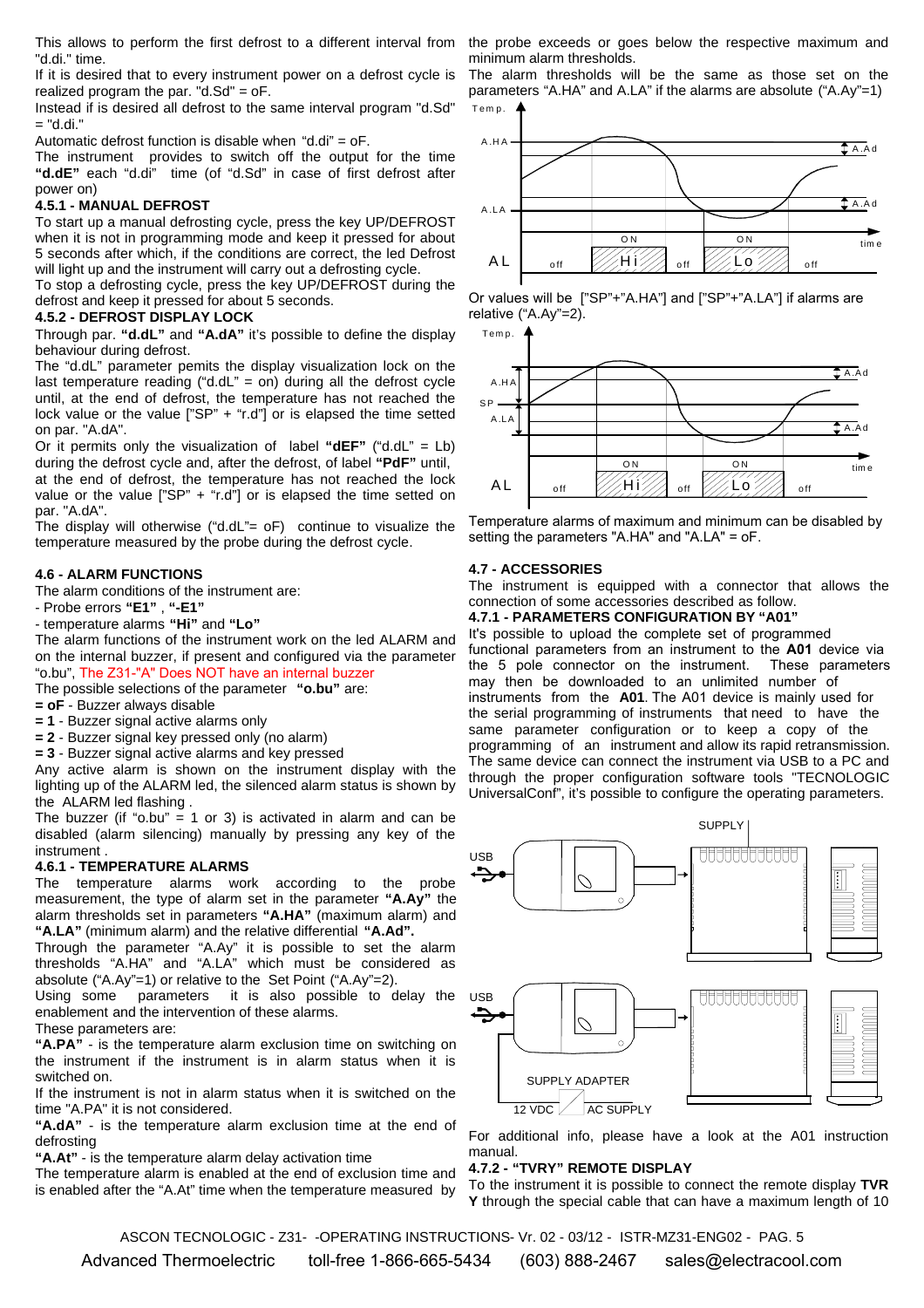m. The device TVR Y, directly supplied by the instrument, it allows to visualize the temperature measured by the probe Pr1 through a 2 ½ digit display.



For additional info, please have a look at the TVR Y instruction manual.

#### **4.7.3 - RS 485 SERIAL INTERFACE BY "TLCNV"**

The instrument can be connected by a special cable to the **TLCNV** device (mod. C - TTL/RS485 interface), by means of which it is possible to connect the regulator with a net to which other instruments (regulators of PLC) are connected, all depending typically on a personal computer used as plant supervisor.

Using a personal computer it is possible to acquire all the function information and to program all the instrument's configuration parameters.

The software protocol adopted for the instrument is a MODBUS RTU type, widely used in several PLC and supervision programs available on the market (Y and Z series protocol manual is available on request).

If the instrument is used with TLCNV program by the parameter **"t.Ad"** the station Address.

Set a different number for each station, from 1 to 255.

*Note:* The baud-rate are fixed at 9600 baud.

TLCNV interface is directly supplied by the instrument.



GND B A RS 485

For additional info, please have a look at the TLCNV instruction manual.

#### **5 - PROGRAMMABLE PARAMETERS TABLE**

Here below is a description of all the parameters available on the instrument. Some of them may not be present because depend on the model/type of instrument.

|                | Par.                                  | <b>Description</b>                                                                                                                                                          | Range                            | Def.           | <b>Note</b>   |  |
|----------------|---------------------------------------|-----------------------------------------------------------------------------------------------------------------------------------------------------------------------------|----------------------------------|----------------|---------------|--|
|                | S. - parameters relative to Set Point |                                                                                                                                                                             |                                  |                |               |  |
| 1              | <b>S.LS</b>                           | Minimum Set Point                                                                                                                                                           | -99.9 – HS                       | $-50.0$        |               |  |
| $\overline{2}$ |                                       | <b>S.HS   Maximum Set Point</b>                                                                                                                                             | $LS \div 999$                    | 99.9           |               |  |
| 3              | <b>SP</b>                             | <b>Set Point</b>                                                                                                                                                            | $LS \div HS$                     | 0.0            | $4^{\circ}$ C |  |
|                | i. - parameters relative to inputs    |                                                                                                                                                                             |                                  |                |               |  |
| 4              | i.SE                                  | Probes Type                                                                                                                                                                 | Pt/nt                            | nt             |               |  |
| 5              | i.uP                                  | Unit of measurement<br>resolution<br>and<br>(decimal point)<br>$CO = ^{\circ}C$ with 1° res.<br>$FO = P$ with 1° res.<br>$C1 = C$ with 0.1° res.<br>$F1 = P$ with 0.1° res. | CO / FO / C1 /<br>F <sub>1</sub> | C <sub>1</sub> |               |  |
| 6              | i.Ft                                  | Measurement filter                                                                                                                                                          | $oF \div 20.0$<br>sec            | 2.0            | οF<br>OFF     |  |
| $\overline{7}$ | i.C1                                  | Probe Calibration                                                                                                                                                           | $-30.0 \div 30.0$                | 0.0            |               |  |

|    |                                                 |                                                                                  | °C/°F                                                             |     |     |
|----|-------------------------------------------------|----------------------------------------------------------------------------------|-------------------------------------------------------------------|-----|-----|
|    | r. - parameters relative to temperature control |                                                                                  |                                                                   |     |     |
| 8  | r.d                                             | <b>Differential</b>                                                              | $0.0 \div 30.0$                                                   | 2.0 | 0.0 |
|    |                                                 | (Hysteresis)                                                                     | °C/°F                                                             |     |     |
| 9  | r.t1                                            | Output activation time $oF/ 0.01 \div 9.59$<br>for probe error                   | (min.sec) $\div$                                                  | oF  |     |
|    |                                                 |                                                                                  | 99.5                                                              |     |     |
|    |                                                 |                                                                                  | (min/sec.x10)                                                     |     |     |
| 10 | r.t2                                            | deactivation<br>Output                                                           | $oF/ 0.01 \div 9.59$                                              | οF  |     |
|    |                                                 | time for probe error                                                             | (min.sec) $\div$<br>99.5                                          |     |     |
|    |                                                 |                                                                                  | (min/sec.x10)                                                     |     |     |
| 11 | r.HC                                            | Output operating mode                                                            | $H - C$                                                           | C   |     |
|    |                                                 | $H = Heating$                                                                    |                                                                   |     |     |
|    |                                                 | C= Cooling<br>d. - parameters relative to defrosting control Z31-A omits defrost |                                                                   |     |     |
| 12 | d.di                                            | Defrosting interval                                                              | $oF/ 0.01 \div 9.59$                                              | οF  |     |
|    |                                                 |                                                                                  | (hrs.min.) $\div$                                                 |     |     |
|    |                                                 |                                                                                  | 99.5                                                              |     |     |
|    |                                                 |                                                                                  | (hrs.min.x10)                                                     |     |     |
| 13 | d.Sd                                            | Delay first defrost after<br>power-on                                            | $oF/ 0.01 \div 9.59$<br>(min.sec) $\div$                          | oF  |     |
|    |                                                 | Defrost<br>(oF<br>$=$<br>at                                                      | 99.5                                                              |     |     |
|    |                                                 | power-on)                                                                        | (min/sec.x10)                                                     |     |     |
| 14 | d.dE                                            | Lenght of defrost cycle                                                          | oF/0.01 ÷ 9.59                                                    | οF  |     |
|    |                                                 |                                                                                  | (min.sec) $\div$<br>99.5                                          |     |     |
|    |                                                 |                                                                                  | (min/sec.x10)                                                     |     |     |
| 15 | d.dL                                            | Defrost display Lock                                                             | oF - on - Lb                                                      | oF  |     |
|    |                                                 | oF= display free                                                                 |                                                                   |     |     |
|    |                                                 | Lock<br>on=<br>on                                                                |                                                                   |     |     |
|    |                                                 | temperature<br>Pr1<br>before defrost                                             |                                                                   |     |     |
|    |                                                 | Lb= Lock<br>label<br>on                                                          |                                                                   |     |     |
|    |                                                 | "dEF"<br>(during                                                                 |                                                                   |     |     |
|    |                                                 | defrosting) and "PdF"                                                            |                                                                   |     |     |
|    |                                                 | (during                                                                          |                                                                   |     |     |
|    |                                                 | post-defrosting)<br>P. parameters relative to compressor protection and power    |                                                                   |     |     |
|    |                                                 | on delay                                                                         |                                                                   |     |     |
| 16 | <b>P.P1</b>                                     | Out delay at switch on                                                           | oF/0.01 ÷ 9.59                                                    | οF  |     |
|    |                                                 |                                                                                  | (min.sec ) ÷                                                      |     |     |
|    |                                                 |                                                                                  | 99.5<br>(min/sec.x10)                                             |     |     |
| 17 | <b>P.P2</b>                                     | Out delay after switch                                                           | $oF/ 0.01 \div 9.59$                                              | oF  |     |
|    |                                                 | off                                                                              | (min.sec) $\div$                                                  |     |     |
|    |                                                 |                                                                                  | 99.5                                                              |     |     |
| 18 | <b>P.P3</b>                                     | between<br>Out<br>delay                                                          | (min.sec.x10)<br>$oF/0.01 \div 9.59$                              | oF  |     |
|    |                                                 | switching-on                                                                     | (min.sec) $\div$                                                  |     |     |
|    |                                                 |                                                                                  | 99.5                                                              |     |     |
|    |                                                 |                                                                                  | (min/sec.x10)                                                     |     |     |
| 19 | P.od                                            | Delay at power on                                                                | $oF/ 0.01 \div 9.59$                                              | oF  |     |
|    |                                                 |                                                                                  | (min.sec) $\div$<br>99.5                                          |     |     |
|    |                                                 |                                                                                  | (min/sec.x10)                                                     |     |     |
|    |                                                 | A. - parameters relative to alarms                                               |                                                                   |     |     |
| 20 | A.Ay                                            | Temperature<br>alarms                                                            | 1/2                                                               | 1   |     |
|    |                                                 | Type:<br>$1 =$ Absolute                                                          | (13/4/5/6)                                                        |     |     |
|    |                                                 | 2 = Relative to Set                                                              | $7/8 =$ don't<br>use)                                             |     |     |
| 21 |                                                 | <b>High</b><br>temperature                                                       | oF / -99.9 ÷                                                      | oF  |     |
|    | A.HA                                            |                                                                                  | 999 °C/°F                                                         |     |     |
|    |                                                 | Alarm threshold                                                                  |                                                                   |     |     |
| 22 | A.LA                                            | Low<br>temperature                                                               | oF / -99.9 ÷                                                      | οF  |     |
|    |                                                 | Alarm threshold                                                                  | 999 °C/°F                                                         |     |     |
| 23 | A.Ad                                            | Temperature<br>Alarms                                                            | $\overline{0.0} \div 30.0$                                        | 1.0 |     |
| 24 | A.At                                            | Differential<br><b>Temperature Alarms</b>                                        | $\mathrm{^{\circ} C}/\mathrm{^{\circ} F}$<br>$oF/ 0.01 \div 9.59$ | oF  |     |
|    |                                                 | delay                                                                            | (min.sec) $\div$                                                  |     |     |
|    |                                                 |                                                                                  | 99.5<br>(min.sec.x10)                                             |     |     |

ASCON TECNOLOGIC - Z31- -OPERATING INSTRUCTIONS- Vr. 02 - 03/12 - ISTR-MZ31-ENG02 - PAG. 6 Advanced Thermoelectric toll-free 1-866-665-5434 (603) 888-2467 sales@electracool.com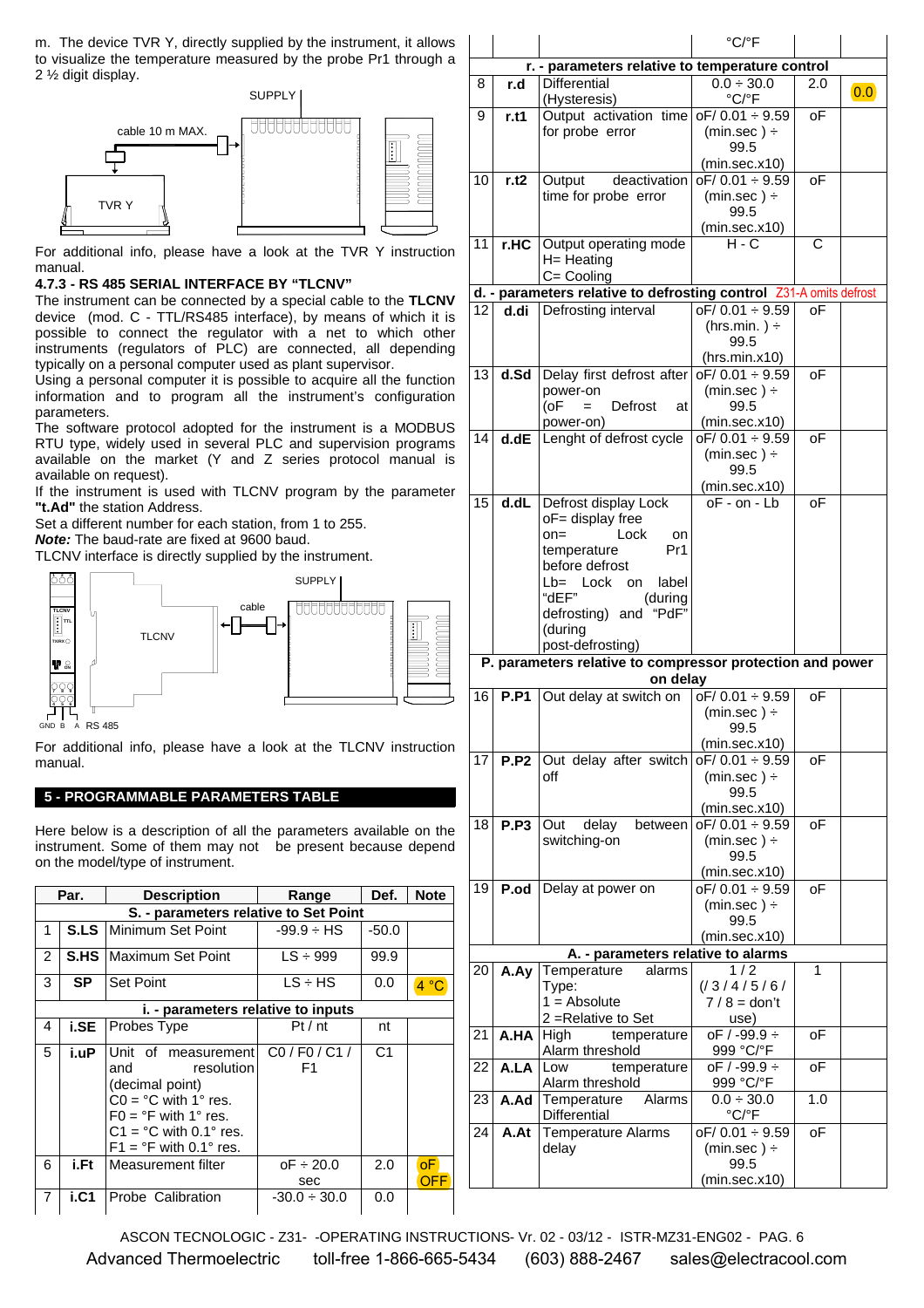| 25 <sub>1</sub> |        | <b>A.PA</b> Temperature Alarms   $oF/ 0.01 \div 9.59$           |                               | 2.00 |  |
|-----------------|--------|-----------------------------------------------------------------|-------------------------------|------|--|
|                 |        | delay at power on                                               | (hrs.min.) $\div$             |      |  |
|                 |        |                                                                 | 99.5                          |      |  |
|                 |        |                                                                 | (hrs.min.x10)                 |      |  |
| 26              | A.dA   | Temperature                                                     | Alarms   $oF/ 0.01 \div 9.59$ | 1.00 |  |
|                 |        | delay<br>and<br>unlock                                          | (hrs.min.) $\div$             |      |  |
|                 |        | display delay<br>after                                          | 99.5                          |      |  |
|                 |        | defrost                                                         | (hrs.min.x10)                 |      |  |
|                 |        | o. - parameters relative to buzzer Z31-A Does NOT have a buzzer |                               |      |  |
| 27              | o.bu l | Buzzer function mode                                            | oF/1/2/3                      | 3    |  |
|                 |        | $oF =$ disable                                                  |                               |      |  |
|                 |        | $1 =$ active alarms only                                        |                               |      |  |
|                 |        | $2 = \text{key pressed only}$                                   |                               |      |  |
|                 |        | $3 =$ active alarms and                                         |                               |      |  |
|                 |        | key pressed                                                     |                               |      |  |
|                 |        | t. - parameters relative to configuration of the keyboard       |                               |      |  |
| 28              | t.UF   | Function mode key U                                             | oF/4                          | οF   |  |
|                 |        | oF= No function                                                 | $(1/2/3=$                     |      |  |
|                 |        | 4= Switch on/Switch                                             | don't use)                    |      |  |
|                 |        | off (Stand-by)                                                  |                               |      |  |
| 29              | t.Lo   | Keyboard lock function oF/ 0.01 ÷ 9.59                          |                               | οF   |  |
|                 |        | delay                                                           | (min.sec) $\div$              |      |  |
|                 |        |                                                                 | 30.0                          |      |  |
|                 |        |                                                                 | (min/sec.x10)                 |      |  |
| 30              | t.PP   | Access Password<br>to                                           | oF ÷ 999                      | οF   |  |
|                 |        | parameter functions                                             |                               |      |  |
| 31              | t.AS   | MODBUS<br>Station                                               | $0 \div 255$                  | 1    |  |
|                 |        | address<br>(for<br>serial                                       |                               |      |  |
|                 |        | communication)                                                  |                               |      |  |

#### **6 - PROBLEMS, MAINTENANCE AND GUARANTEE**

#### **6.1 - SIGNALLING**

| Error                   | Reason                                                                                                                     | <b>Action</b>                                                                                                 |  |
|-------------------------|----------------------------------------------------------------------------------------------------------------------------|---------------------------------------------------------------------------------------------------------------|--|
| E <sub>1</sub><br>$-E1$ | The probe may<br>be<br>interrupted (E) or in<br>short circuit (-E), or may<br>measure a value outside<br>the range allowed | Check the correct<br>connection of the probe<br>with the instrument and<br>check the probe works<br>correctly |  |
| EPr                     | EEPROM<br>Internal<br>memory error                                                                                         | Press key P                                                                                                   |  |
| Err                     | Fatal memory error                                                                                                         | Replace the instrument<br>or ship to factory<br>for<br>repair                                                 |  |

**Other Signalling:**

| <b>Message</b> | Reason                                     |
|----------------|--------------------------------------------|
| od             | Delay at power-on in progress              |
| Ln             | Keyboard lock                              |
| dEF            | Defrosting in progress with "d.dL"=Lb      |
| <b>PdF</b>     | Post-defrosting in progress with "d.dL"=Lb |
| Hi             | Maximum temperature alarm in progress      |
| $\Omega$       | Minimum temperature alarm in progress      |

#### **6.2 - CLEANING**

We recommend cleaning of the instrument only with a slightly wet cloth using water and not abrasive cleaners or solvents.

#### **6.3 - GUARANTEE AND REPAIRS**

The instrument is under warranty against manufacturing flaws or faulty material, that are found within 12 months from delivery date. The guarantee is limited to repairs or to the replacement of the instrument.

The eventual opening of the housing, the violation of the instrument or the improper use and installation of the product will bring about the immediate withdrawal of the warranty's effects.

In the event of a faulty instrument, either within the period of warranty, or further to its expiry, please contact our sales department to obtain authorisation for sending the instrument to our company.

The faulty product must be shipped to ASCON TECNOLOGIC with a detailed description of the faults found, without any fees or charge for ASCON TECNOLOGIC, except in the event of alternative agreements.

#### **7 - TECHNICAL DATA**

#### **7.1 - ELECTRICAL DATA**

Power supply: 12 VAC/VDC, 12...24 VAC/VDC, 100...240 VAC +/- 10%

Frequency AC: 50/60 Hz

Power consumption: 3 VA approx.

Input/s: 1 input for temperature probes: PTC (KTY 81-121, 990 Ω @ 25 °C) or NTC (103AT-2, 10KΩ @ 25 °C). Output/s: 1 relay output SPST-NO or SPDT

| $\frac{3}{2}$ and $\frac{3}{2}$ . Then $\frac{3}{2}$ can be $\frac{3}{2}$ . $\frac{3}{2}$ . The set of $\frac{3}{2}$ . |          |            |                                |  |  |
|------------------------------------------------------------------------------------------------------------------------|----------|------------|--------------------------------|--|--|
|                                                                                                                        | EN 61810 | EN 60730   | <b>UL 60730</b>                |  |  |
| Out - 16A - 1HP   16 (9) A<br>250V. 1/2HP 125<br>VAC.                                                                  |          | 10 $(4)$ A | 12 A Res.,<br>30 LRA.<br>5 FLA |  |  |

12 A Max. for extractable terminal block model

Electrical life for relay outputs: 100000 op. (EN60730)

Action type: type 1.B (EN 60730-1)

Overvoltage category: II

Protection class : Class II

Insulation:Reinforced insulation between the low voltage part (supply H type and relay output) and front panel; Reinforced insulation between the low voltage section (supply H type and relay output) and the extra low voltage section (inputs); Reinforced between supply and relay output; No insulation between supply F or G type and inputs.

#### **7.2 - MECHANICAL DATA**

Housing: Self-extinguishing plastic, UL 94 V0

Heat and fire resistance category : D

Ball Pressure Test secondo EN60730: acessible parts 75 °C; support live parts 125 °C Dimensions: 78 x 35 mm, depth 64 mm Weight: 120 g approx. Mounting: Incorporated Flush in panel (thickness max. 12 mm) in 71 x 29 mm hole Connections: 2,5 mm<sup>2</sup> screw terminals block or 2,5 mm<sup>2</sup> extractable screw terminals block for 0.2...2.5 mm<sup>2</sup> / AWG 24...14 cables. Degree of front panel protection : IP 65 (NEMA 3S) mounted in

panel with gasket Pollution situation: 2

Operating temperature: 0 T 50 °C

Operating humidity: < 95 RH% without condensation

Storage temperature: -25 T +60 °C

**7.3 - MECHANICAL DIMENSIONS, PANEL CUT-OUT AND MOUNTING [mm]**





ASCON TECNOLOGIC - Z31- -OPERATING INSTRUCTIONS- Vr. 02 - 03/12 - ISTR-MZ31-ENG02 - PAG. 7 Advanced Thermoelectric toll-free 1-866-665-5434 (603) 888-2467 sales@electracool.com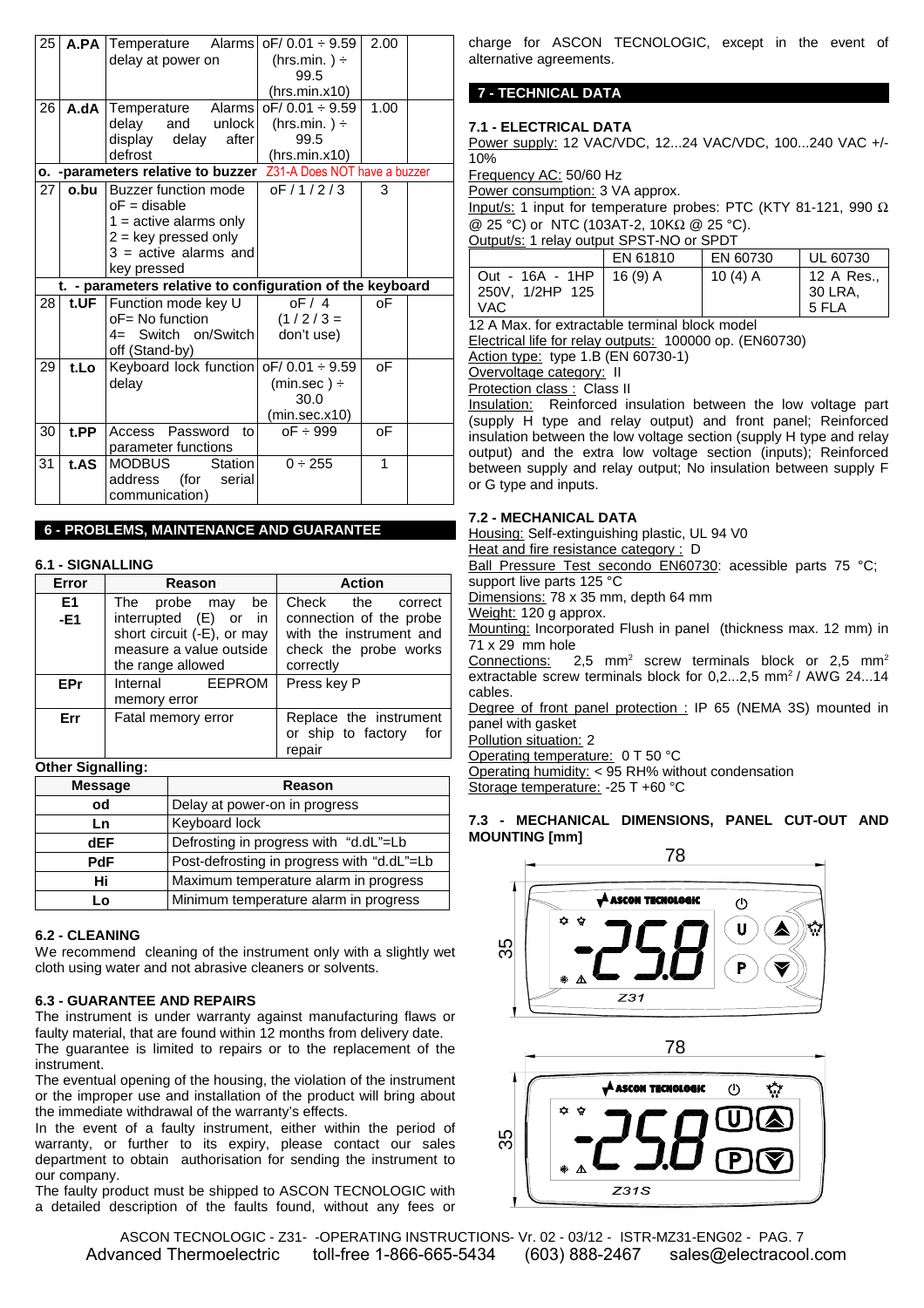

#### **7.4 - FUNCTIONAL FEATURES**

Temperature Control: ON/OFF mode Defrost control: interval cycles by stopping compressor Measurement range: NTC: -50...109 °C / -58...228 °F; PTC: -50...150 °C / -58 ... 302 °F Display resolution: 1 ° or 0.1 ° (range -99.9 ...99.9 °) Overall accuracy:  $+/-$  (0.5 % fs + 1 digit) Sampling rate: 130 ms. Display: 3 Digit Red (or Blue as option) h 15.5 mm Software class and structure : Class A Compliance: Directive 2004/108/CE (EN55022: class B; EN61000-4-2: 8KV air, 4KV cont.; EN61000-4-3: 10V/m; EN61000-4-4: 2KV supply and relay outputs, 1KV inputs; EN61000-4-5: supply 2KV com. mode, 1 KV\ diff. mode; EN61000-4-6: 3V); Directive 2006/95/CE (EN 60730-1, EN 60730-2-9). Regulation 37/2005/CE (EN13485 air, S, A, 2, -50°C +90°C with probe NTC 103AT11).

#### **7.5 - INSTRUMENT ORDERING CODE**

**Z31-** (instrument with mechanical keyboard ) **Z31S** (instrument with Sensitive Touch keyboard )

**a b c d e f g h ii jj**

#### **a : POWER SUPPLY**

- **H** = Supply 100..240 VAC **G** = Supply 12..24 VAC/VDC
- **F** = Supply 12 VAC/VDC

#### **b : OUT**

**R** = Out Relay SPST-NO 16A **S** = Out Relay SPDT 16A

#### **c : BUZZER**

- **-** = (No)
- **B** = Buzzer

#### **d : TERMINAL BLOCK**

- **-** = (Standard)
- **E** = Extractable screw terminal block complete
- **N** = Extractable terminal block without removable connectors

#### **e : DISPLAY**

**-** = Red  $B = Blue$ 

#### **f, g, h : INTERNAL CODES**

#### **ii, jj : SPECIAL CODES**

### **ADVANCED THERMOELECTRIC**

PO Box 1003, White River, VT 05055 USA

# **Toll-free: 1-866-665-5434**

(603) 888-2467 **sales@electracool.com**

Z31-A Web Page & On-line Ordering

ASCON TECNOLOGIC - Z31- -OPERATING INSTRUCTIONS- Vr. 02 - 03/12 - ISTR-MZ31-ENG02 - PAG. 8 Advanced Thermoelectric toll-free 1-866-665-5434 (603) 888-2467 sales@electracool.com